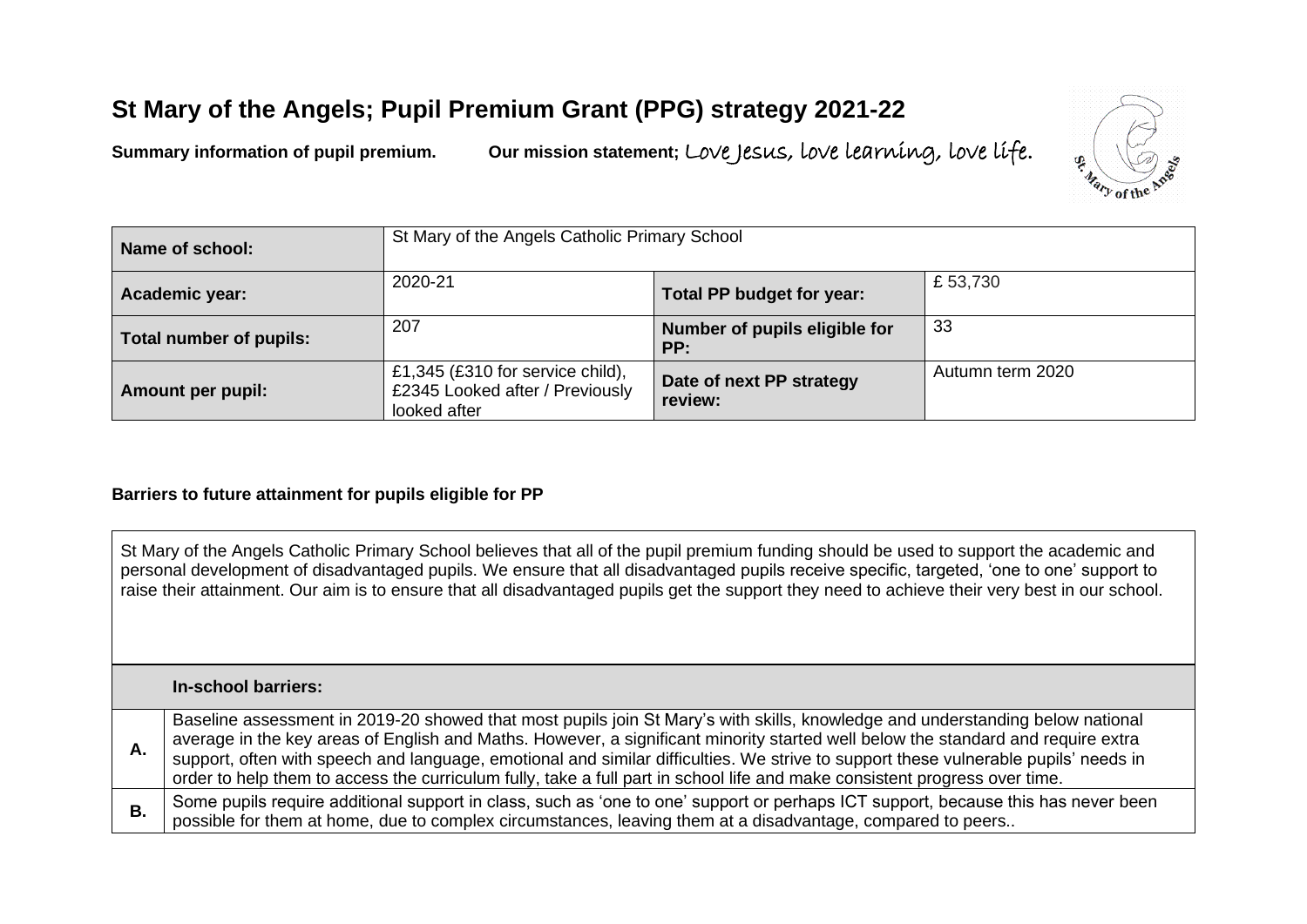| $\mathbf{C}$ . | Because we are a popular school, most classes meet the recommended national class limit of 30, but most of our disadvantaged<br>pupils would benefit from smaller group support within their class, in order to maximise their progress.                                                                                                                                                                                   |
|----------------|----------------------------------------------------------------------------------------------------------------------------------------------------------------------------------------------------------------------------------------------------------------------------------------------------------------------------------------------------------------------------------------------------------------------------|
|                | <b>External barriers:</b>                                                                                                                                                                                                                                                                                                                                                                                                  |
| D.             | Most pupils are well supported at home and relationships between home and school are strong. However there are a group of families<br>who do not/are not able to support their child at home, including a growing group of families accessing additional support from outside<br>agencies (CAMHS, Social Care etc). We also target support for these pupils, to improve attitudes to learning, progress and<br>attainment. |
| Е.             | Families cannot access educational opportunities, such as educational trips, due to poverty and related issues, impacting negatively<br>on pupils' knowledge, self esteem and skills.                                                                                                                                                                                                                                      |
|                | Data in the locality shows that many of the poorer families in Ellesmere Port have less aspirational expectations for their children; and<br>we need to challenge this in school.                                                                                                                                                                                                                                          |

## **Aims and outcomes**

| <b>Desired outcome:</b> |                                                                                                                          | Success criteria: (how will we evaluate)                                                                                                        |  |
|-------------------------|--------------------------------------------------------------------------------------------------------------------------|-------------------------------------------------------------------------------------------------------------------------------------------------|--|
| А.                      | For disadvantaged pupils to attain at least the age expected<br>standards in maths and English.                          | Analysis of data particularly at the end of each key stage, shows<br>that almost all disadvantaged pupils achieve EXS.                          |  |
| В.                      | For more able disadvantaged pupils (identified by high prior<br>attainment) to achieve a greater depth of understanding. | Analysis of data, particularly at the end of each key stage, shows<br>that the more able disadvantaged pupils achieve GDS.                      |  |
|                         | To raise aspirations and increased self-esteem for our pupil<br>premium children                                         | Pupils will be supported financially and pastorally, as well as<br>academically, in order to enable them to be life long, confident<br>learners |  |

# **Planned expenditure**

| <b>Desired</b><br>outcome | Action/approach                                                                                                                                | What is the evidence and<br>rationale for this choice?                                                                                                             | How will you ensure it is<br>implemented well?                                                                                                                                  | <b>Staff lead</b>                                                   | <b>Budget</b> | <b>Review</b><br>date                                                       |
|---------------------------|------------------------------------------------------------------------------------------------------------------------------------------------|--------------------------------------------------------------------------------------------------------------------------------------------------------------------|---------------------------------------------------------------------------------------------------------------------------------------------------------------------------------|---------------------------------------------------------------------|---------------|-----------------------------------------------------------------------------|
| A & B                     | Each pupil in receipt of the<br>PPG (disadvantaged<br>pupils) will receive extra<br>teacher/teaching assistant<br>support to raise attainment. | Programmes such as<br>Reading Recovery, Power<br>of Two Maths, IDL etc<br>have proven, previous<br>success in our school,<br>raising attainment and self<br>esteem | Senior leaders, particularly<br>the SENCo and PP lead,<br>will monitor the<br>effectiveness of the<br>sessions closely and<br>ensure that teaching is<br>impacting on learning. | PP TA:<br>Paula<br><b>Fields</b><br>PP Lead:<br>Matthew<br>Campbell | £19,928       | <b>July 2022</b><br>(when<br>2021-22<br>assessment<br>data is<br>available) |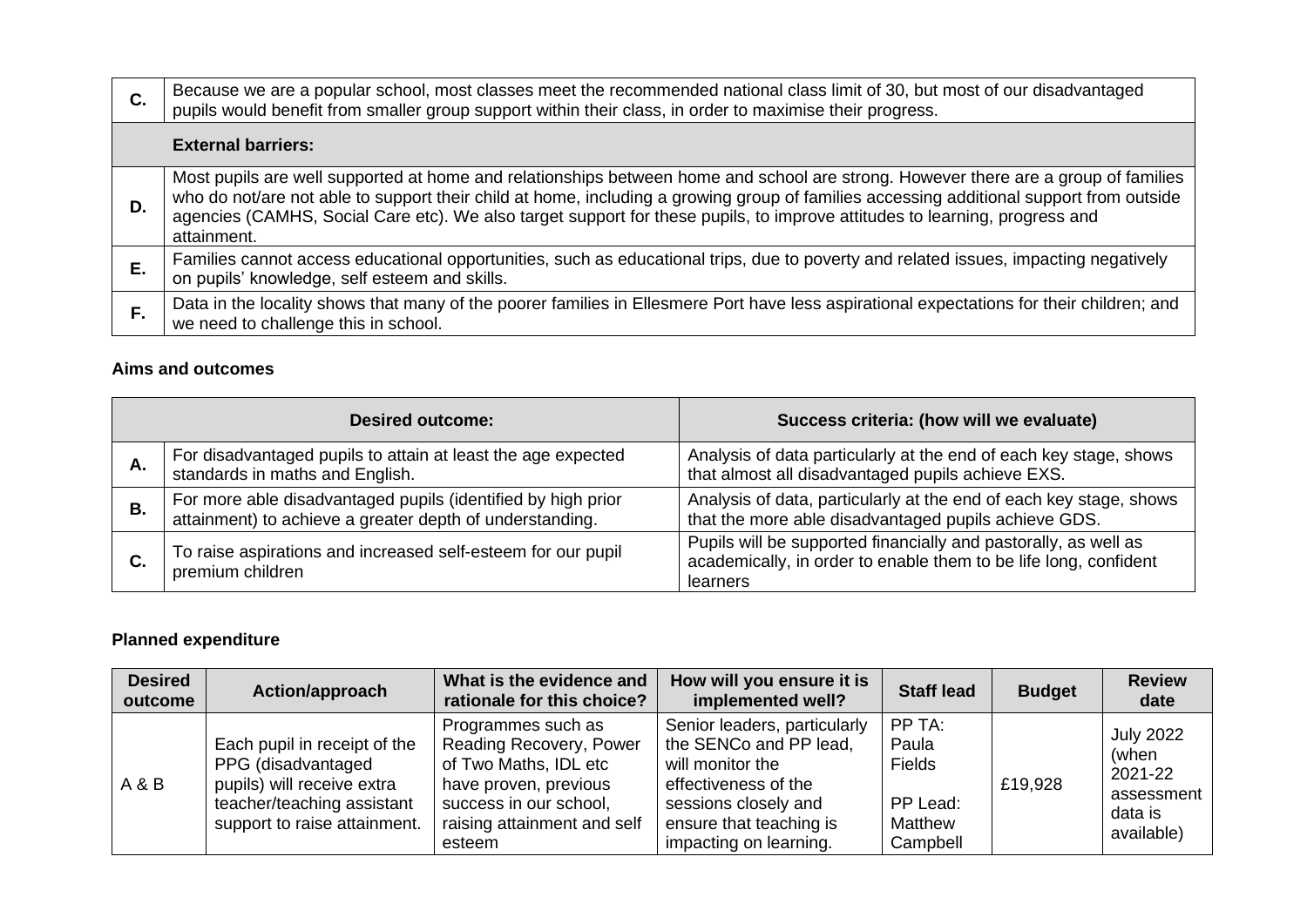| A&B | The progress of all<br>disadvantaged pupils will<br>be tracked carefully as part<br>of the assessment process                                                                                                                                                                                                                                      | Previous experience has<br>demonstrated positive<br>impact of school MAGS<br>assessment system.<br>Termly updates provided<br>to all teachers with<br>separate document to<br>track pupil premium<br>progress. | All PP pupils identified on<br>class tracking grids and to<br>be discussed at pupil<br>progress<br>meetings/performance<br>management reviews.                                                                                                                      | PP Lead:<br>Matthew<br>Campbell<br>DHT:<br>Helen<br>Thorpe                    | £3,000 | Termly |
|-----|----------------------------------------------------------------------------------------------------------------------------------------------------------------------------------------------------------------------------------------------------------------------------------------------------------------------------------------------------|----------------------------------------------------------------------------------------------------------------------------------------------------------------------------------------------------------------|---------------------------------------------------------------------------------------------------------------------------------------------------------------------------------------------------------------------------------------------------------------------|-------------------------------------------------------------------------------|--------|--------|
| A   | When pupils are presenting<br>as having vulnerabilities in<br>learning (e.g. SEND, social<br>or emotional difficulties,<br>safeguarding concerns),<br>leaders will consider how to<br>best support the pupil (and<br>family) through various<br>strategies, financial issues,<br>interventions or liaison with<br>partner agencies and<br>support. | Previous experience has<br>demonstrated positive<br>impact of this programme<br>and recommendations<br>from colleagues/research                                                                                | Class teachers to identify<br>any concerns to PP lead<br>/Headteacher, Leaders to<br>ensure effective provision<br>is put in place (eg ELSA<br>support)). If SEND,<br>bespoke strategies<br>implemented and carefully<br>monitored by PP lead and<br>class teacher. | PPG Lead:<br>Matthew<br>Campbell<br><b>ELSA TA:</b><br>Paula<br><b>Fields</b> | £1,631 | Termly |

| <b>PUPIL PREMIUM SPENDING 2019-20</b>                                                                                                       | <b>STRATEGY &amp; COST</b>                                                                                                                                                                                                                           | <b>COMPARATOR OUTCOMES</b>                                                                                                                                                                               |
|---------------------------------------------------------------------------------------------------------------------------------------------|------------------------------------------------------------------------------------------------------------------------------------------------------------------------------------------------------------------------------------------------------|----------------------------------------------------------------------------------------------------------------------------------------------------------------------------------------------------------|
| 1. "Spelling Shed" and "Times Tables<br>Rock Stars" at lunchtimes for those<br>without computer at home                                     | Led by TA, set by teacher. To increase place<br>value, multiplication, division and related<br>number skills across the year.                                                                                                                        | Maths scores show excellent attainment at<br>KS2 for 2019 PP (100% EXS+ versus 76%<br>all pupils nationally)                                                                                             |
|                                                                                                                                             | <b>COST £2000</b>                                                                                                                                                                                                                                    | 2019 latest end of Key Stage data following<br>Covid lockdown implications                                                                                                                               |
| 2. Use of Power of Two intervention to<br>support borderline pupils with<br>retaining and deepening prior<br>knowledge and skills during Y6 | Teacher led, in discussion with SENCO,<br>delivered by group of TAs, every day, one to<br>one for 15 mins per day, all year. To build<br>confidence and enable all pupil premium<br>pupils to achieve at least EXS in KS2 test.<br><b>COST £2000</b> | KS2 PP Maths 100% pupils EXS, with 33%<br>GDS - compared to 76% EXS all pupils<br>nationally; and 24% GDS nationally, 2019<br>2019 latest end of Key Stage data following<br>Covid lockdown implications |
|                                                                                                                                             |                                                                                                                                                                                                                                                      |                                                                                                                                                                                                          |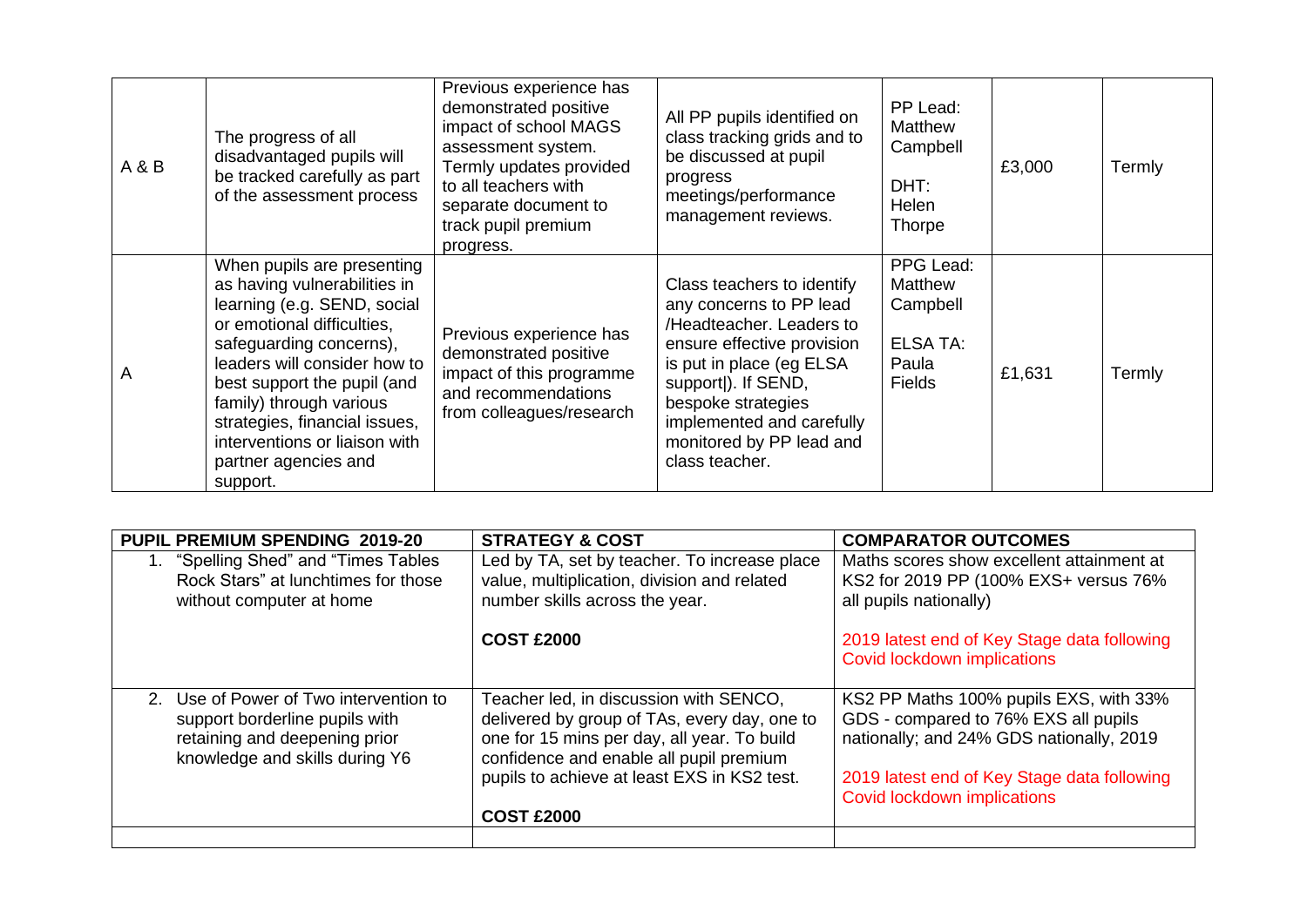| 3. To support purchase of additional ICT<br>equipment (Ipads, Chromebooks and<br>IDL dyslexia software) in order to<br>raise attainment in Reading and<br>Writing through daily interventions                          | Teacher led, in discussion with SENCO,<br>delivered by group of TAs, every day, one to<br>one for 15 mins per day, all year. Pupils can<br>also access at home, due to licence<br>purchase.<br><b>COST £9000</b>                                                                                                                                                                                                                                             | KS2 Reading 100% PP pupils EXS, -<br>compared to 75% EXS all pupils nationally;<br>KS1 PP Reading scores show 2 pupils out of<br>3 attaining national standard and making at<br>least expected progress from starting points<br>2019 latest end of Key Stage data following                                                                                                                                                                                                                                                                                                                                                                                                                                                                                                                                   |
|------------------------------------------------------------------------------------------------------------------------------------------------------------------------------------------------------------------------|--------------------------------------------------------------------------------------------------------------------------------------------------------------------------------------------------------------------------------------------------------------------------------------------------------------------------------------------------------------------------------------------------------------------------------------------------------------|---------------------------------------------------------------------------------------------------------------------------------------------------------------------------------------------------------------------------------------------------------------------------------------------------------------------------------------------------------------------------------------------------------------------------------------------------------------------------------------------------------------------------------------------------------------------------------------------------------------------------------------------------------------------------------------------------------------------------------------------------------------------------------------------------------------|
| 4. Access to a trained Emotional<br>Literacy Support Assistant all year in<br>order to boost pupil self-esteem and<br>focus on academic aspirations                                                                    | Pupils can, and have, accessed a range of<br>pastoral services eg in Y6, counselling for a<br>child in a family in need; bereavement for a<br>Y2 pupil premium child; and support with<br>emotions and feelings for others. To remove<br>barriers whenever needed; and to signpost<br>them to strategies for self-improvement; or<br>else access to other services (eg Social<br>Care). Working closely with parents in the<br>process.<br><b>COST £1754</b> | Covid lockdown implications<br>Progression of pupils across the school has<br>been impacted by national lockdowns. Our<br>internal assessments found 54% (Read),<br>63% (Wr) and 70% (Ma) made at least<br>expected progress in 2021 progress<br>assessments. This will be monitored closely<br>through new Pupil Premium trackers that will<br>form part of PP coordinators NPQSL project.<br>All PP pupils have excellent self-esteem,<br>through a range of exciting rich curricular<br>opportunities (eg our fantastic LOtC provision<br>lead by Jon Thorpe from Edsential - each<br>child receives two sessions per term and all<br>PP children to receive and additional session<br>at the end of summer term to reflect on the<br>year and discuss upcoming changes in a<br>safe and calm environment) |
| 5. To access educational trips and visits,<br>which would be prohibitive without<br>pupil premium support.                                                                                                             | PP can access free residential trips eg<br>Cadburys World trip in Year 6, Kingswood<br>residential in Year 4, Conway Centre<br>residential in Year 6, Beeston residential in<br>Year 2 and a range of day trips across the<br>school.<br><b>COST £6000</b>                                                                                                                                                                                                   | All PPG pupils in 2018-19 at KS1 & 2<br>accessed one or two residential trips, and all<br>day trips during the key stage, free of charge,<br>resulting in improved behaviour in every<br>case, enhanced self esteem - and very good<br>outcomes in end of KS tests, as shown<br>above.                                                                                                                                                                                                                                                                                                                                                                                                                                                                                                                        |
| 6. In house training and courses to<br>improve teacher effectiveness using<br>the ECM company - both on subject<br>leadership, to ensure correct pitch<br>and challenge, especially in<br>foundation subjects; and CPD | Pupil attainment in Writing will increase, as<br>teacher effectiveness increases; subject<br>leaders will also monitor more tightly with<br>care to address pace and challenge.                                                                                                                                                                                                                                                                              | Previous investment in Pathways to Write in<br>2019 has meant that progress of PP from Yr2<br>to Y6 inclusive is at 75% for expected<br>progress. SATS results in KS2 ARE are also<br>well above national at 90%, with a rise of<br>12% at GDS too.                                                                                                                                                                                                                                                                                                                                                                                                                                                                                                                                                           |